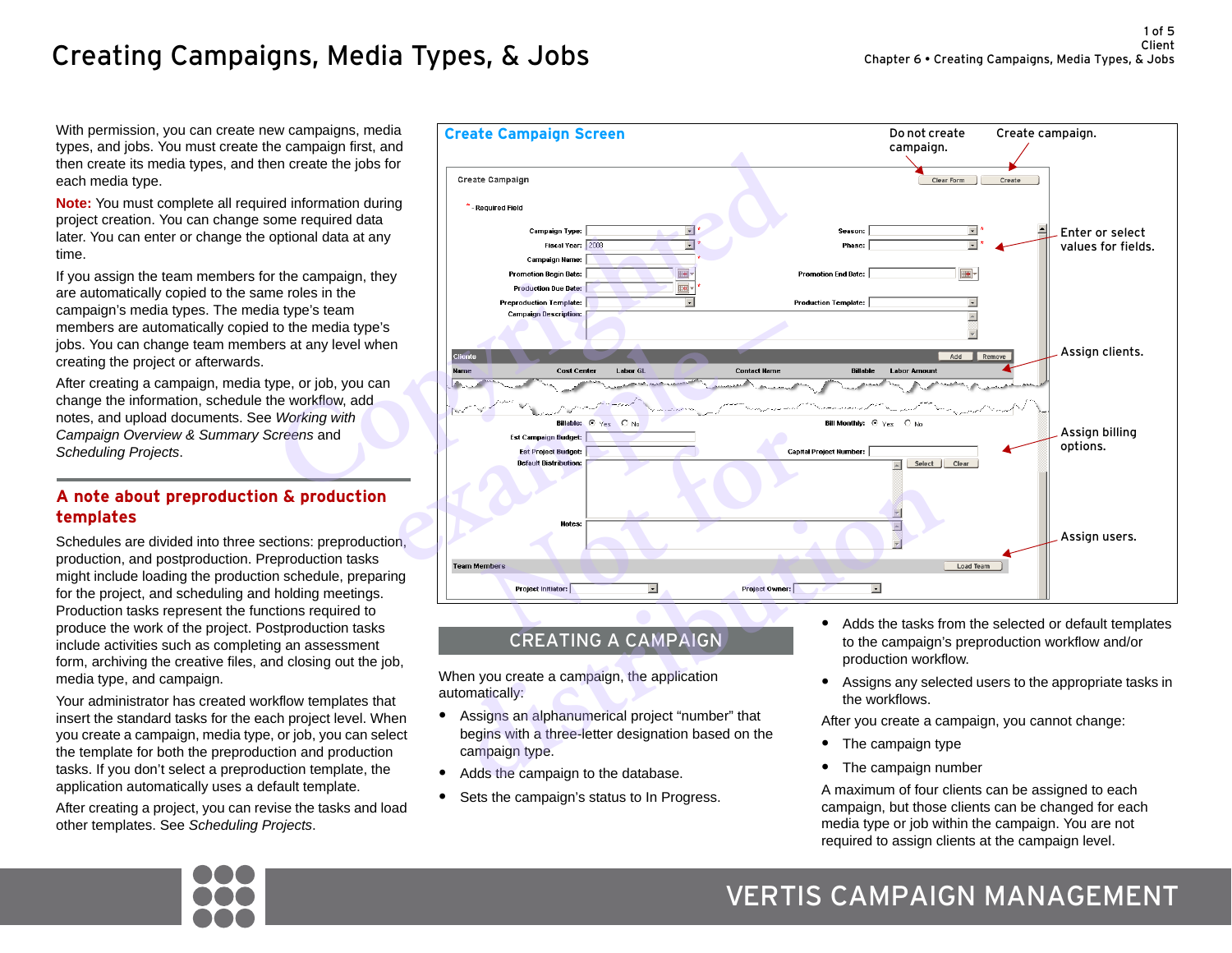# **To create a campaign**

- 1 Click the Workspace tab.
- 2 Click Create Campaign on the Workspace menu bar.
- 3 On the Create Campaign screen, complete all required fields (marked with an asterisk \*) and appropriate optional fields.
- 4 To set dates, click  $\boxed{m}$  next to a date field, and then select a date.
- 5 From the Preproduction Template and the Production Template drop-down lists, select the workflow templates. (Optional)
- <span id="page-1-1"></span><span id="page-1-0"></span>6 In the Clients section, select the client(s) who will work on the campaign:
	- a) Click the Add button.
	- b) In the Clients window, click a letter at the top to list clients whose names begin with that letter, or click All to list all clients.
	- c) Click a client name. The client appears in the Clients section of the Create Campaign screen.
	- d) Repeat steps [a](#page-1-0) through [c](#page-1-1) to add more clients.
	- e) For each client, from the drop-down list in the Contact Name column, select a contact for that client. (Required)
	- f) When you are finished adding clients, choose the time calculation method in the Labor Amount column, then adjust the numbers in the far right column as necessary.

**Note:** If you add more than one client, and choose a Fixed labor amount for one, at least one other client must have a Balanced labor amount.

- 7 To remove a client from the list:
	- a) Highlight the client by clicking a blank space on its row.
	- b) Click the Remove button on the Clients header.
- 8 If the campaign or any of its media type or jobs will be billable to clients:
	- a) Next to Billable, select Yes.
	- b) Next to Bill Monthly, select Yes to bill the work each month; select No to bill on a particular date.



- c) If you selected No, click  $\boxed{[1]}$  next to Bill Date. and then select a date on which to bill the project.
- 9 Complete the rest of the client and billing information fields as needed.
- 10 In the Team Members section, select users from each drop-down list.

Or

Load a team of users:

- a) Click the Load Team button.
- b) In the Teams window, click a team name. The user names assigned to the team appear in the Team Members section of the Create Campaign screen. CREAT and then selected No, click **and** then select a date on which to bill the project.<br>
CREAT and then select a date on which to bill the project.<br>
The application auto<br>
are dieds as needed.<br>
In the Team Members section,
- 11 Click the Create button. The campaign is created, and its Campaign Overview screen opens.

The Campaign Overview screen provides access to the campaign's data, user assignments, and files. This screen also lists the campaign's media types and their jobs. See *Working with Campaign Overview & Summary Screens*.

# CREATING MEDIA TYPES

You can create one or more media types for a campaign. The application automatically:

- **•** Assigns an alphanumerical project "number" based on the number assigned to the campaign.
- **•** Adds the media type(s) to the database.
- **•** Adds tasks from the default or selected templates to each media type's preproduction workflow and, optionally, its production workflow.
- **•** Sets each media type's status to In Progress.
- **•** Assigns any team members inherited from the campaign or selected during media type creation.

After you create a media type, you cannot change:

- **•** The media type's type
- **•** The media type number

You create media types only from the Campaign Overview screen. This screen opens when you first create a campaign. You can also open the Campaign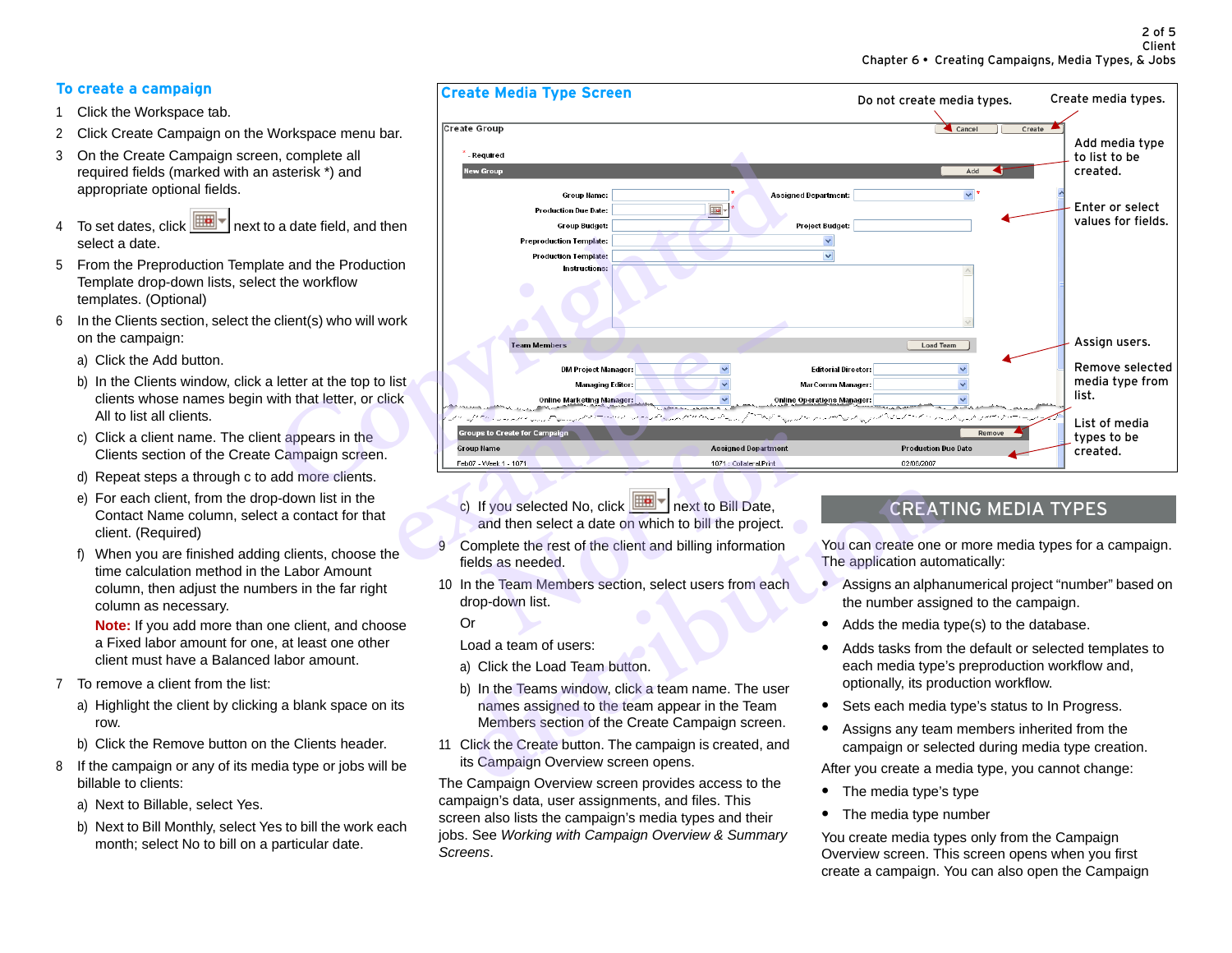Overview screen by clicking **on the Search Results**, My Projects, My Tasks, or in the Campaign Information section of a project's Summary screen.

A maximum of four clients can be assigned to each media type, but those clients can be changed for each job within the media type.

See *Working with Campaign Overview & Summary Screens* for details on the Campaign Overview screen. See *Searching for Campaigns, Media Types, & Jobs* for details on the My Projects and Search Results screens.

#### **To create media types**

- 1 On the Campaign Overview screen, click  $\Box$  next to the campaign's name in the left column.
- 2 On the pop-up list, click Create Media Type(s).
- <span id="page-2-2"></span>3 On the Create Media Type screen, complete all required fields and the optional fields for which you have information.
- 4 From the Preproduction Template and the Production Template drop-down lists, select the workflow templates. (Optional)
- 5 To set dates, click  $\boxed{m}$  next to a date field, and then select a date.
- <span id="page-2-1"></span><span id="page-2-0"></span>6 In the Clients section, select any additional client(s) who will work on the media type:
	- a) Click the Add button.
	- b) In the Clients window, click a letter at the top to list clients whose names begin with that letter, or click All to list all clients.
	- c) Click a client name. The client appears in the Clients section of the Create Media Type screen.
	- d) Repeat steps [a](#page-2-0) through [c](#page-2-1) to add more clients.
	- e) For each client, from the drop-down list in the Contact Name column, select a contact for that client. (Required)
	- f) When you are finished adding clients, choose the time calculation method in the Labor Amount column, then adjust the numbers in the far right column as necessary.

**Note:** If you add more than one client, and choose a Fixed labor amount for one, at least one other client must have a Balanced labor amount.

- 7 To remove a client from the list:
	- a) Highlight the client by clicking a blank space on its row.
	- b) Click the Remove button.
- 8 If the media type or any of its jobs will be billable to clients:
	- a) Next to Billable, select Yes.
	- b) Next to Bill Monthly, select Yes to bill the work each month; select No to bill on a particular date.
	- c) If you selected No, click  $\boxed{\boxed{ \Box \Box \Box \ } }$  next to Bill Date, and then select a date on which to bill the project.
- 9 If the media type and all of its jobs will *not* be billable, next to Billable. select No.
- 10 Complete or change the rest of the client and billing information fields as needed.
- 11 If the media type and its campaign have duplicate roles, users assigned to the campaign are assigned to the media type by default. To change these, or if the media type roles are different: Signed to each media<br> *Copyrighted* by the media type or any of its jobs will be billable to<br> *Copyrighted* for each job within a selection:<br> *Copyrighted* Copyrighted Consists:<br>
Copyrighted Copyright and the select No to If the media type and all of its jobs will *not* be billable,<br>next to Billable. select No.<br>10 Complete or change the rest of the client and billing<br>information fields as needed.<br>11 If the media type and its campaign have d

In the Team Members section, select users from each drop-down list.

#### Or

Load a team of users:

- a) Click the Load Team button.
- b) In the Teams window, click a team name. The user names assigned to the team appear in the Team Members section of the Create Media Type screen. media type by default. To change these, or if the<br>dia type roles are different:<br>the Team Members section, select users from each<br>p-down list.<br>ad a team of users:<br>Click the Load Team button.<br>In the Teams window, click a tea drop-down l[is](#page-2-2)t.<br>
Cr<br>
Load a team of users:<br>
a) Click the Load Team button.<br>
b) In the Teams window, click a team name. The user<br>
names assigned to the team appear in the Team<br>
Members section of the Create Media Type scree
- <span id="page-2-3"></span>12 Click the Add button on the New Media Type header. The media type appears in the Media Types to Create section at the bottom of the screen.
- 13 Repeat steps 3 through 12 to add more media types.
- 14 To remove a media type before creating it:
	- a) In the Media Types to Create section, highlight the media type by clicking a blank space on its row.
	- b) Click the Remove button.
	- c) In the confirmation message, click OK. The media type is removed from the list and will not be created.
- 15 When done, click the Create button. All listed media types are now created, and you return to the Campaign Overview screen.

# CREATING JOBS

You can create one or more jobs for a media type. The system automatically:

- **•** Assigns an alphanumerical project "number" based on the number assigned to the campaign.
- **•** Adds the job(s) to the database.
- **•** Adds tasks from the default or selected templates to each job's preproduction workflow and optionally its production workflow.
- **•** Sets the job's status to In Progress.
- **•** Assigns any team members inherited from the campaign and media type or selected during media type creation.

After you create a job, you cannot change:

- **•** The job name
- **•** The job type
- **•** The job number

You create jobs only for an existing media type and only from the Campaign Overview screen. This screen opens when you first create a campaign. You can also open this

screen for any campaign by clicking  $\Box$  on the Search Results, My Projects, My Tasks, or in the Campaign Information section of a project's Summary screen.

A maximum of four clients can be assigned to each job.

See *Working with Campaign Overview & Summary Screens* for details on the Campaign Overview screen. See *Searching for Campaigns, Media Types, & Jobs* for details on the My Projects and Search Results screens.

## **To create jobs**

- 1 On the Campaign Overview screen, click **that in the Campaign Overview** screen, click **h** next to the campaign's name in the left column to list the media types.
- 2 Click  $\boxed{\blacksquare\blacksquare}$  next to the media type for which you want to create the jobs.
- 3 On the pop-up list, click Create Job(s).
- <span id="page-2-4"></span>4 On the Create Job screen, complete all required fields and the optional fields for which you have information.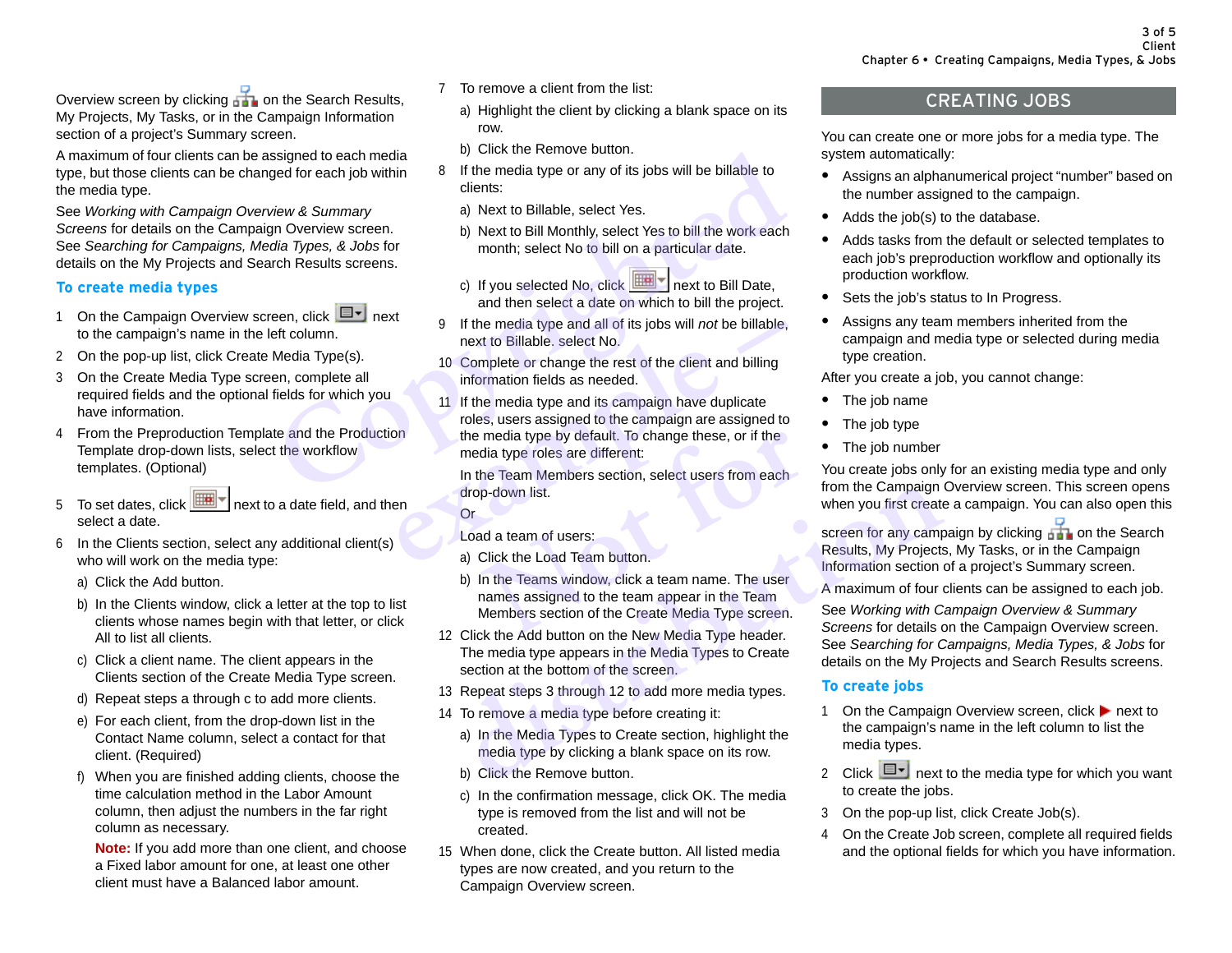- 5 From the Preproduction Template and Production Template drop-down lists, select the workflow templates. (Optional)
- 6 To set dates, click  $\boxed{\text{min}$  next to a date field, and then select a date.
- <span id="page-3-1"></span><span id="page-3-0"></span>7 In the Clients section, select any additional client(s) who will work on the job:
	- a) Click the Add button.
	- b) In the Clients window, click a letter at the top to list clients whose names begin with that letter, or click All to list all clients.
	- c) Click a client name. The client appears in the Clients section of the Create Campaign screen.
	- d) Repeat steps [a](#page-3-0) through [c](#page-3-1) to add more clients.
	- e) For each client, from the drop-down list in the Contact Name column, select a contact for that client. (Required)
	- f) When you are finished adding clients, choose the time calculation method in the Labor Amount column, then adjust the numbers in the far right column as necessary.

**Note:** If you add more than one client, and choose a Fixed labor amount for one, at least one other client must have a Balanced labor amount.

- 8 To remove a client from the list:
	- a) Highlight the client by clicking a blank space on its row.
	- b) Click the Remove button.
- 9 If the job will be billable to clients:
	- a) Next to Billable, select Yes.
	- b) Next to Bill Monthly, select Yes to bill the work each month; select No to bill on a particular date.
	- c) If you selected No, click  $\boxed{\mathbb{H}\mathbb{H}\mathbb{T}}$  next to Bill Date, and then select a date on which to bill the project.
- 10 If the job will *not* be billable, next to Billable, select No.
- 11 If the job has roles that match the media type or its campaign, users assigned to these roles at the media type or campaign level are assigned to the job by

default. To change these, or if the job roles are different:

In the Team Members section, select users from each drop-down list.

Or

Load a team of users:

- a) Click the Load Team button.
- <span id="page-3-2"></span>b) In the Teams window, click a team name. The user names assigned to the team appear in the Team Members section of the Create Media Type screen.
- 12 Click the Add button on the New Job header. The job appears in the Jobs to Create for Media Type section at the bottom of the screen. **Computer Solutional client(s)**<br> **Cope the Copyrum of the Copyrum of the Copyrum of the Copyrum of the Copyrum of the Copyrum of the Copyrum of the Copyrum of the Copyrum of the Copyrum of the Copyrum of the Copyrum of the** 
	- 13 Repeat steps 4 through 12 to add more jobs. Remove any jobs that you don't want to create.
	- 14 To remove a job before creating it:
		- a) In the Jobs to Create section, highlight the job by clicking a blank space on its row.
		- b) Click the Remove button.
		- c) In the confirmation message, click OK. The job is removed from the list and will not be created.
	- 15 When done, click the Create button. All listed jobs are now created, and the Campaign Overview screen reopens. at the bottom of the screen.<br>
	13 Repeat steps 4 through 12 to add more jobs. Remove<br>
	any jobs that you don't want to create.<br>
	14 To remove a job before creating it:<br>
	a) In the Jobs to Create section, highlight the job by<br> Click the Remove button.<br>
	In the confirmation message, click OK. The job is<br>
	removed from the list and will not be created.<br>
	en done, click the Create button. All listed jobs are<br>
	v created, and the Campaign Overview scree

# DUPLICATING PROJECTS

You can create a campaign, media type, or job by duplicating an existing project at the same level and for the same campaign or media type. The new project includes the following information from the original project: removed from the list and will not be created. <sup>2</sup> From the Action<br>
When done, click the Create button. All listed jobs are<br>
now created, and the Campaign Overview screen<br>
reopens.<br> **DUPLICATING PROJECTS**<br>
2 Campaign are e

- **•** Campaign's project type. You cannot change the type.
- **•** Project information, instructions, and description
- **•** Workflow, except for any successive iterations of approval groups
- **•** Important dates
- **•** Notifications
- **•** Users assigned to the Team Members sections and those assigned directly to tasks
- **•** Labor cost information

The project does *not* contain the following from the original project:

- **•** Project number
- **•** Production due date
- **•** Any subordinate media types or jobs
- **•** Uploaded documents
- **•** Notes
- **•** Hard cost information
- **•** Completed assessments

**Note:** You cannot select the Preproduction or Production workflow templates for the new project. All unassigned tasks have the roles set in their task templates and do not reflect any role changes made in the original project.

A duplicate job appears on the Campaign Overview screen with the Pending icon

# **To duplicate a campaign**

- 1 Open the Campaign Summary screen (see "Au Opening a Summary screen, Au on page 3).
- 2 From the Action drop-down list, select Duplicate. The Duplicate Campaign screen opens.
- 3 Change the campaign name and any other information as needed.
- 4 Complete any blank required fields, such as the Production Due Date.
- 5 Click the Create button. The Campaign Overview screen opens for the new campaign.

# **To duplicate a media type**

- 1 Open the Media Type Summary screen (see "Au Opening a Summary screen, Au on page 3).
- 2 From the Action drop-down list, select Duplicate.
- 3 On the Duplicate Media Type screen, change the name and any other values you want to change.
- 4 Complete any blank required fields.
- 5 Click the Create button. The Campaign Overview screen opens.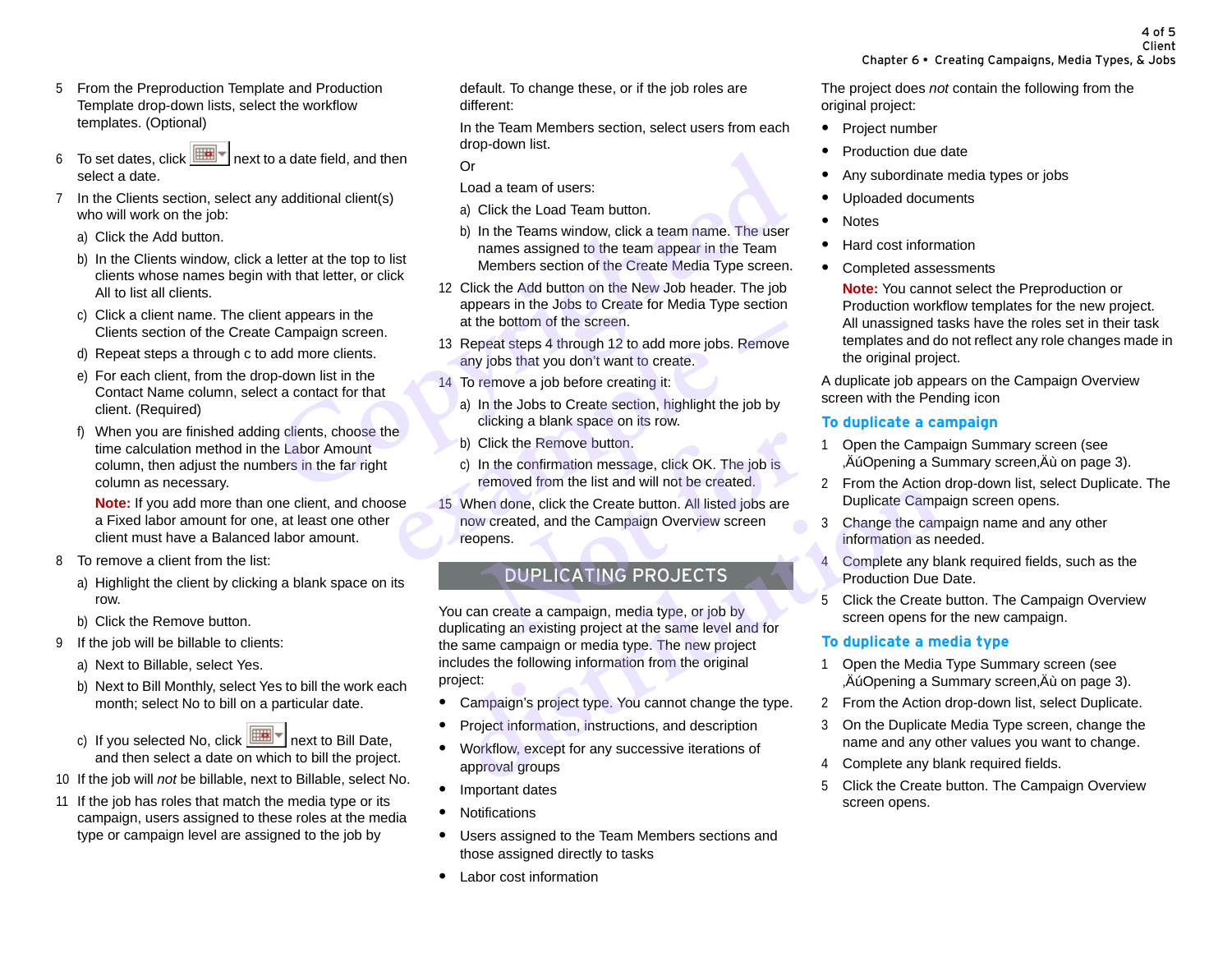## **To duplicate a job**

- 1 Open the Campaign Overview screen (see "Opening the Campaign Overview screen" in *Working with Campaign Overview & Summary Screens*).
- 2 Click  $\boxed{\Box}$  next to a campaign, media type, or job name in the left column.
- 3 On the pop-up list, click Duplicate. The Duplicate Projects screen opens.
- 4 Check the jobs you want to duplicate. You can check more than one job, or you can check a media type or campaign to check all the jobs it contains.
- 5 Click the Duplicate button. The Campaign Overview screen opens. Each duplicate job appears in the left column, with the Pending icon next to it.
- 6 To change a duplicate job:
	- a) Open the job's Summary screen. See "Opening a Summary screen" in *Working with Campaign Overview & Summary Screens*.
	- b) Make any changes needed.
	- c) On the pop-up list, click Show Job Summary.
	- d) Change the information as needed.
	- e) Click the Save button.

# SENDING PROJECT EMAIL

After creating a project, you can send an email message to any users. The system provides a default message and custom messages written by your organization. All messages provide basic information about the project, its project manager, and a link for the recipient to log into the system to view the project's summary.

The default message provides basic project information. You can write your own text in the Comments field.

# **To send a project email**

- 1 Open the project's summary screen (see ,Au Opening a Summary screen, Äù on page 3).
- 2 Click the Send Email button. The Project Email window opens.
- 3 From the Email Type drop-down list, select the type.
- 4 Change the Email Subject if needed.
- 5 Enter your text in the Comments field.
- 6 To send the note to specific users or to all users who have the same role:
	- a) Next to the Users/Roles field, click the Select button.
	- b) In the Roles window, click  $\blacktriangleright$  to expand a role.
- c) Click a role, company, division, or user name. All users referenced by the role, company, division, or name appear in the Recipients list. **Constrained**<br> **Consumer Solution** of the Communistyne, or job<br>
indow opens.<br>
Trom the Email Type drop-down list, select the type.<br> **Communisties** of the Email Subject if needed.<br> **Communisties** of the Comments field.<br> **Co example 18 Follow 19 Follow Scribtz Company, division, or user name. All users referenced by the role, company, division, or name appear in the Recipients list.<br>
<b>a example 18 Follow Scribtz Company** and the note to a
	- 7 To send the note to a predefined distribution list:
		- a) Click the Select button next to the Distribution List field.
		- b) In the Distribution List window, click a list name. The users and external addresses on the list appear in the Recipients list. Field.<br>
		In the Distribution List window, click a list name.<br>
		The users and external addresses on the list<br>
		appear in the Recipients list.<br>
		send the note to an email address not included in<br>
		Campaign Management database:<br>
		I
	- 8 To send the note to an email address not included in the Campaign Management database:
		- a) In the External Email field, enter an email address.
		- b) Click the Add button. The address appears in the Recipients list.
	- 9 To remove a recipient from the list:
		- a) In the Recipients list, highlight the name(s) and/or address(es) you want to remove.
		- b) Click the Remove button.
	- 10 Click the Send Email button. A message is displayed while the email is being sent.
	- 11 Send the note with a different comment to others, or click the Close button to return to the previous screen. The users and external addresses on the list<br>appear in the Recipients list.<br>To send the note to an email address not included in<br>the Campaign Management database:<br>a) In the External Email field, enter an email address.<br>b)

# CHANGING THE PROJECT

If you made errors while creating a project, you can correct most of them from the appropriate Summary screen (with permissions). You cannot change the project's number or the campaign's or media type's type. You cannot move a job to another media type or a media type to another campaign. See *Working with Campaign Overview & Summary Screens*.

www.vertisinc.com



© 2002–2008 Vertis, Inc. All rights reserved. Vertis is a registered mark of Vertis, Inc. Trademarks referenced herein are the property of their respective owners. Vertis, Inc. is not responsible or liable for any technical inaccuracies or typographical errors that appear in this information.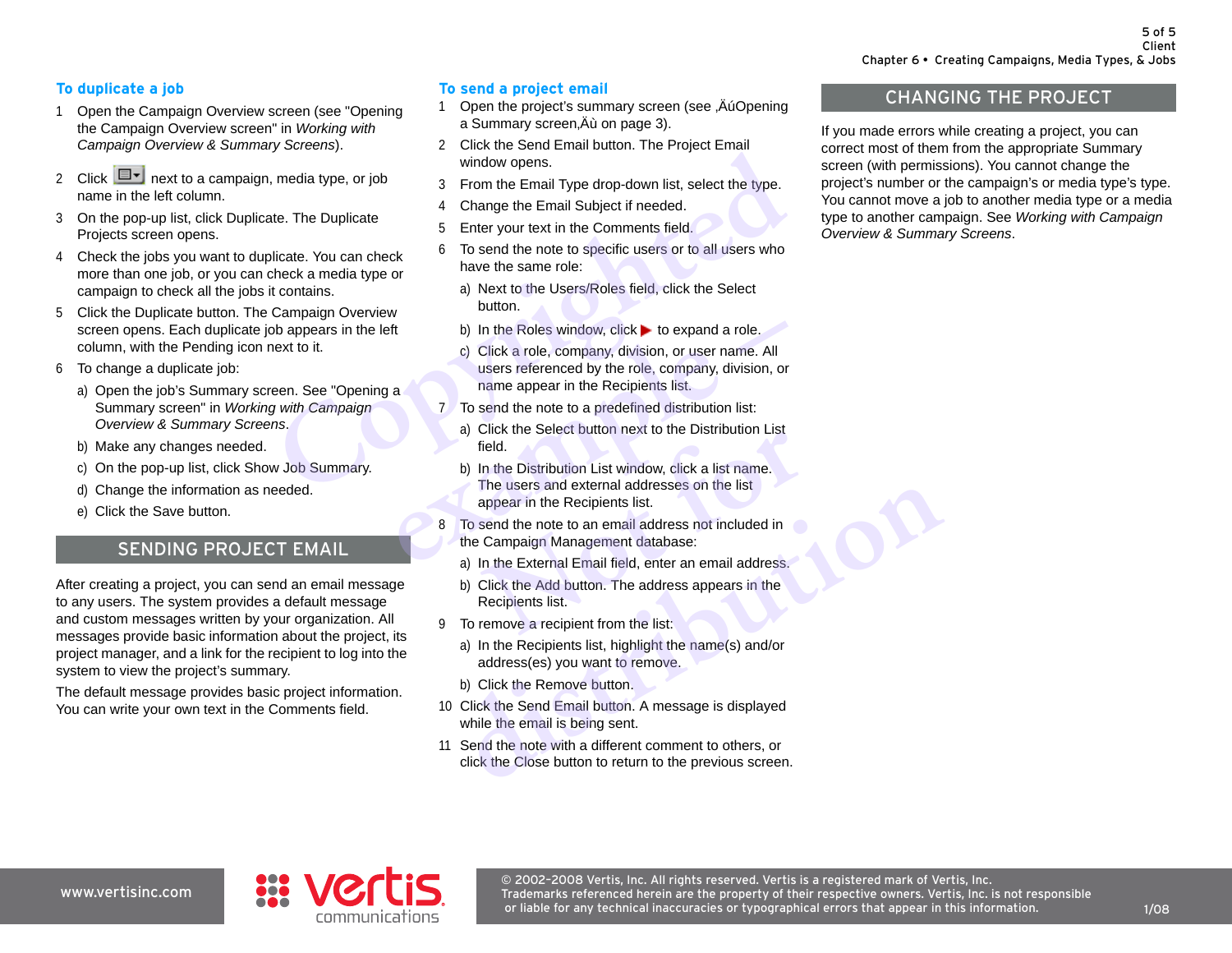# <span id="page-5-0"></span>Scheduling Projects

Each campaign, media type, and job is a project with at least one scheduled task in the workflow. The workflow consists of three segments: preproduction, production, and postproduction. Each segment contains tasks that are assigned to users or roles and that have due dates.

- **•** Preproduction tasks typically include assigning users to the job, concept and kick-off meetings, and setting the schedule.
- **•** Production tasks include activities required to meet the goals of the job, such as designing, approving the work, and producing the final ad, Web page, and so forth.
- **•** Postproduction tasks include archiving files to the Content Management application, compiling final costs for the client, completing assessment questionnaires, and retiring the project.

levels, such as only for jobs. The procedures for scheduling at any level are the same.

Your administrator has defined templates for all the types of work that your company manages in the Campaign Management application. The templates insert a workflow that you can use as is or change for the current project. During project creation, you can select the preproduction and production templates. If you don't select a preproduction template, the application inserts the default template. If you don't select a production template, you can load a template or create the workflow using the Schedule screen. You create a postproduction workflow only on the Schedule screen and only after the production workflow has been saved. Musion, production, solution of the scheening at any level ate ute same.<br>
Contains tasks that<br>
for work that you can use as is or changes in the Campaign<br>
that have due dates.<br>
Management application. The templates for all

# OPENING THE SCHEDULE

The Campaign Management application is typically configured to include a scheduling task in the preproduction workflow. The task might be called something like "Set Schedule" or "Load Production Template." You might receive an email when it's time to schedule a project.

A scheduling task provides two special features:

- **•** Allows a user to set the schedule for a project without having permission to change schedules at any other time.
- Provides a shortcut icon **the Schedule** screen from the My Tasks screen for this task.

| forth.<br>Postproduction tasks include archiving files to the<br>٠<br>Content Management application, compiling final<br>costs for the client, completing assessment<br>questionnaires, and retiring the project.<br>Depending on how your company has structured your<br>projects, you might schedule workflows only at some |                                                                                                                                                                                                            | Schedule screen. You create a postproduction workflow<br>only on the Schedule screen and only after the production<br>workflow has been saved.<br>You can load multiple templates, add new tasks, and<br>remove tasks in any of the workflow segments. |                                                                                                                           | time.<br>screen.                                                       | riaving permission to change schedules at any other<br>Provides a shortcut icon <b>Fig.</b> to open the Schedule<br>screen from the My Tasks screen for this task.<br>If you have permission to change schedules, the shortcut<br>icon is also available for all projects on the My Tasks<br>screen, the My Projects screen, and the Search Results |
|-------------------------------------------------------------------------------------------------------------------------------------------------------------------------------------------------------------------------------------------------------------------------------------------------------------------------------|------------------------------------------------------------------------------------------------------------------------------------------------------------------------------------------------------------|--------------------------------------------------------------------------------------------------------------------------------------------------------------------------------------------------------------------------------------------------------|---------------------------------------------------------------------------------------------------------------------------|------------------------------------------------------------------------|-----------------------------------------------------------------------------------------------------------------------------------------------------------------------------------------------------------------------------------------------------------------------------------------------------------------------------------------------------|
| <b>Schedule Screen</b>                                                                                                                                                                                                                                                                                                        | Schedule<br>Job Number: SPR610-00003                                                                                                                                                                       | Change date.<br>Job Description: Web Pages Spring Phase 6 2010                                                                                                                                                                                         | View all notes. Save & keep open.<br><b>View Notes</b><br>Apply                                                           | Undo changes & close.<br>Cancel<br>Save<br>Creation Date: 11/12/2007 4 | Save & close.<br>Project creation date.                                                                                                                                                                                                                                                                                                             |
| Set production schedule<br>calculation method.<br>Indicates the current workflow.<br>View Preproduction workflow.<br>Group a set of tasks.                                                                                                                                                                                    | Calculation<br>Segment<br>Forward from Start Date<br>Preproduction<br>Forward from Start Date<br>Production<br>Postproduction<br>Forward from Start Date<br><b>Production Tasks</b><br>Preproduction Tasks | <b>Start Date</b><br>11/12/2007<br>12/12/2007<br>$\mathbb{R}$<br>Postproduction Tasks<br><b>Create Task</b><br>Create Group                                                                                                                            | Last Task Due Date<br><b>Segment Due Date</b><br>11/12/2007<br>03/01/2010<br>12/26/2007<br>Move Down<br>Remove<br>Move Up | <b>Completed Date</b><br>41312007<br>YY.<br>Load Template              | Production Due Date set during<br>project creation.<br>Create a task from a task<br>template.<br>Delete the selected task.<br>Move the selected task up or<br>down a row.                                                                                                                                                                           |
| Expand all groups in workflow.                                                                                                                                                                                                                                                                                                | <b>Task Name</b><br>V Overall Workflow Group<br>Persistant & AdHoc Tasks                                                                                                                                   | <b>Assigned To</b><br><b>Completed By</b>                                                                                                                                                                                                              | Due<br>Duration<br>01/22/2008<br>01/22/2008                                                                               | Complete<br><b>Status</b><br>In Progress<br>In Progress                | Add a workflow from a<br>workflow template.                                                                                                                                                                                                                                                                                                         |
| Approval task group. _<br>Click to change the<br>task.                                                                                                                                                                                                                                                                        | Primary Workflow<br>$\bullet$ $\bigcirc$ Job Spec Sheet Approval (1)<br>Complete Job Spec Form<br>Approve Job Spec Form                                                                                    | Client<br>Project Owner                                                                                                                                                                                                                                | 12/26/2007<br>12/17/2007<br>$\odot$ $\Box$<br>12/17/2007<br>⊙ lo<br>C 32/17/2007                                          | In Progress<br>In Progress<br>In Progress                              | Recalculate dates when<br>duration or due date changes.<br>Shortcut to set status.                                                                                                                                                                                                                                                                  |
|                                                                                                                                                                                                                                                                                                                               | Change user assigned to this task.                                                                                                                                                                         |                                                                                                                                                                                                                                                        | Adjust duration or due date.                                                                                              |                                                                        |                                                                                                                                                                                                                                                                                                                                                     |



# VERTIS CAMPAIGN MANAGEMENT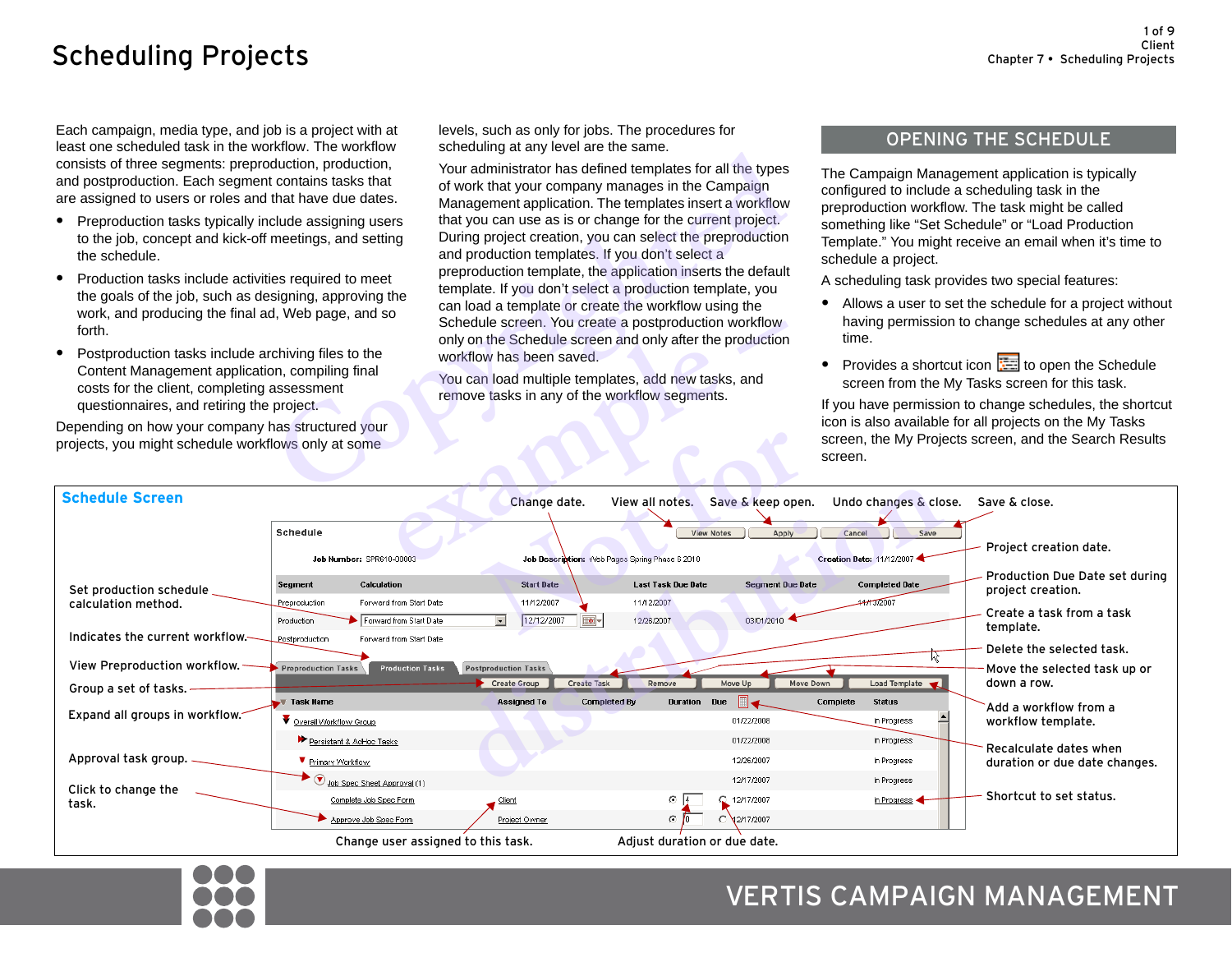You can also open the schedule from a project's Summary screen and from the Campaign Overview screen.

To search for newly created projects and set their schedules, see *Searching for Campaigns, Media Types, & Jobs*.

#### **To open the schedule from My Tasks**

- 1 Click the Workspace tab.
- 2 On the Workspace menu bar, click My Tasks.
- 3 On the My Tasks screen, click **For a** next to the project's number. The Schedule screen opens.

# **To open the schedule from My Projects**

- 1 Click the Workspace tab.
- 2 On the Workspace menu bar, click My Projects.
- 3 On the My Projects screen, click **Read to the Street form** project's number. The Schedule screen opens.

# **To open the schedule from a project's Summary**

 On a project's Summary screen, click the Edit button on the Schedule/Current Task section header.

## **To open a schedule from Search Results**

- 1 Use Basic Search or Advanced Search to find the project.
- 2 On the Search Results screen, click  $\frac{1}{\sqrt{2}}$  next to the project's number. The Schedule screen opens.

## **To open the schedule from the Campaign Overview**

- 1 On the Campaign Overview screen, click  $\Box$  on the same row as the campaign, media type, or job whose Schedule screen you want to view.
- 2 On the pop-up list, click Edit <Campaign, Media Type, Job> Schedule. The Schedule screen opens.

# CALCULATING THE SCHEDULE

# **About the workflow segments and dates**

Each workflow segment has its own date calculation method, start date, last task due date, segment due date, and completed date:

**• Preproduction**

Schedule is always calculated forward from the start date, which is the project's creation date. The due date is calculated from the creation date plus the durations of the tasks in this segment.

**• Production**

Schedule can be calculated forward from the start date or backward from the last task's due date. You set the start date if calculating forward and the end date if calculating backward. The other date is calculated from your date plus the durations of the tasks in this segment. **Coult the Workfilow Segments and dates**<br>
Carly and gradients, Media Types,<br>
Tasks<br>
and completed date;<br>
and completed date;<br>
and completed date;<br> **Conception**<br>
Conceptible is always calculated forward from the start<br>
to t **example 19 Froduction**<br>
Schedule can be calculated forward from the start<br>
date or backward from the last task's due date. You<br>
set the start date if calculating forward and the end<br>
date if calculating backward. The othe

**• Postproduction**

Schedule is always calculated forward from the start date, which you must set. The due date is calculated from the start date plus the durations of the tasks in this segment.

The start date of a segment can overlap with the previous segment's last task due date. However, the first task in a segment becomes active only when the last task of the previous segment completes. **In this example is always calculated forward from the start**<br> **e**, which you must set. The due date is calculated<br>
in the start date plus the durations of the tasks in<br>
is egment.<br>
ant date of a segment can overlap with t date, which you must set. The due date is calculated<br>
the segment date plus the durations of the tasks in<br>
this segment can overlap with the previous<br>
gment's last task due date. However, the first task in<br>
gment becomes a

**Note:** If a workflow segment contains an approval group, the application calculates due dates with the assumption that all predicted iterations will take place. See "Creating an approval group" on page 6.

## **Weekends**

Weekends are excluded in all schedule calculations.

# **Production calculation methods**

You can select one of the following methods for calculating the production schedule:

#### **• Forward from Start Date**

The application calculates the due dates of the tasks from your selected production start date. If a task completes ahead of schedule, the next task is activated earlier but keeps its original due date.

#### **• Forward w/ Accelerated Date Calculation**

The application calculates the due dates of the tasks from your selected production start date. If a task completes ahead of schedule, the due dates of the remaining tasks are recalculated from the date of the last completed task. The first adjusted due date is shown in bold blue text to indicate the schedule was accelerated.

#### **• Backward from Due Date**

The application calculates the due dates of the tasks from your selected date for the last task in the segment. You can change the last task's due date on the Schedule screen.

## **Task due dates**

By default, each task's due date is calculated from the due date of the previous task (or the start date of the segment) plus the current task's duration.

When using a forward calculation method, you have the option to set a due date for any task. The due dates for subsequent tasks are then based on the set due date.

# **Calculating the schedule**

## **To calculate the production schedule from a start date**

- 1 On the Schedule screen, click the Production Tasks tab to make it the active tab.
- 2 Next to the Production segment, select Forward from Start Date from the drop-down list in the Calculation column.
- 3 In the Start Date column, click  $\boxed{\mathbb{H}\mathbb{H}}$ , and then select a start date.

#### **To calculate the production schedule from the last task's due date**

- 1 On the Schedule screen, click the Production Tasks tab to make it the active tab.
- 2 Next to the Production segment, select Backward from Production Due Date from the drop-down list in the Calculation column.
- 3 In the Last Task Due Date column, click  $\boxed{\mathbb{H}\mathbb{H}\mathbb{R}}$ , and then select the last task's due date.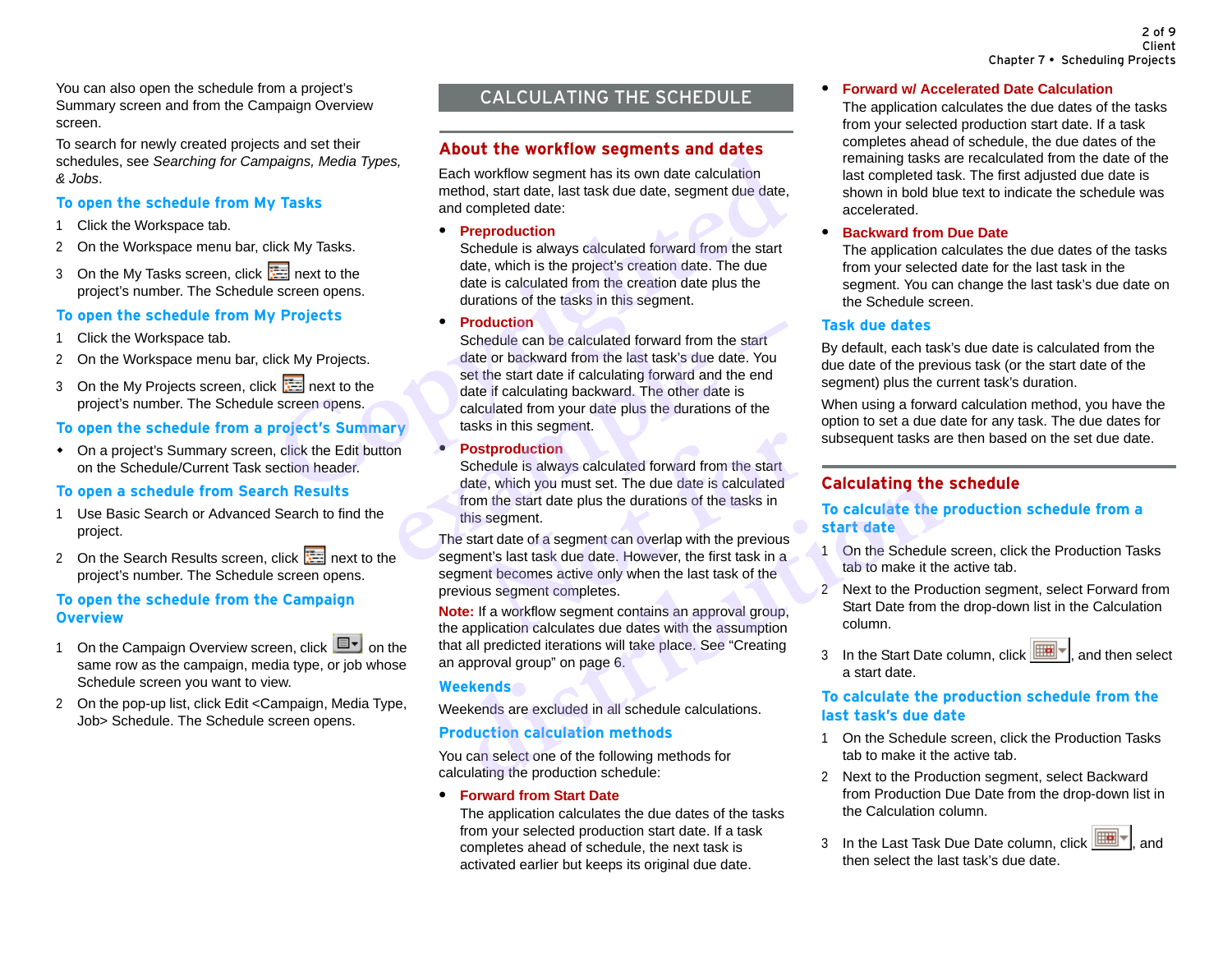## **To accelerate the production schedule**

- 1 On the Schedule screen, click the Production Tasks tab to make it the active tab.
- 2 Select Forward Accelerated from the drop-down list in the Calculation column next to the Production segment.
- 3 To set or change the date (whichever is appropriate),

click  $\boxed{m}$  in the Start Date column, and then select the start date.

#### **To calculate the postproduction schedule**

- 1 On the Schedule screen, click the Postproduction Tasks tab to make it the active tab.
- 2 In the Start Date column, click  $\boxed{m}$ , and then select the start date.

#### **To adjust and recalculate any schedule**

You can change durations and set due dates (if using a forward calculation method) for multiple tasks before recalculating the schedule.

- 1 In the Duration column of the Schedule screen, enter a new number of days.
- 2 To set a task's due date for a forward calculation method:
	- a) Click  $\bigcirc$  next to the date in the Due column.
	- b) Click  $\frac{d}{dx}$  next to the date in the Due column, and then select the date.
- 3 Click  $\boxed{1}$  at the top of the Due column to update the due dates.

# **Saving Schedule Changes**

As you work with the schedule, save your changes frequently.

**Note:** You must save all new tasks before you can view the task's summary or complete the task in the schedule.

#### **Last task and production due dates**

If you changed the last task's due date to be later than the production due date, a warning message is displayed. You can cancel the save and adjust the schedule so the last task is due earlier than or on the production due date, or you can continue and save the changes. Continuing

the save sends a production due date exceeded notification if this notification is assigned to the project. The notification contains a link to the project's Summary screen where you can adjust the production due date so the project is due later than or on the last task due date.

## **To save changes and keep the Schedule open**

• Click the Apply button.

#### **To save changes and close the Schedule screen**

• Click the Save button.

#### **To remove all changes made since the last save**

- 1 Click the Cancel button.
- 2 In the confirmation message, click OK. The Schedule screen closes.

# CREATING THE WORKFLOW

Loading a workflow template is the quickest way to create tasks for a project. Your company has templates for your most common project types. The template inserts a set of tasks, which you can delete or reorganize. You can add tasks and load other project templates. For same diversion on the last than or on the last task due date.<br>
To save changes and keep the Schedule open<br>
Humn, and then select<br>
To save changes and close the Schedule open<br>
Uumn, and then select<br>
To remove all change Example the commissage, the OK. The Schedule screen closes.<br> **EXAMPLE WORKFLOW**<br>
Loading a workflow template is the quickest way to create<br>
tasks for a project. Your company has templates for your<br>
most common project type ommon project types. The template inserts a set of<br>ommon project types. The template inserts a set of<br>which you can delete or reorganize. You can add<br>and load other project templates.<br>The project's workflow is not linked t

**Note:** The project's workflow is not linked to the templates used to create it. Changing a workflow template later does not affect existing project schedules.

# **Loading a workflow template**

When selecting a workflow template, the application lists only the templates whose type matches the currently open tab (segment) on the Schedule screen. For example, if the Postproduction Tasks tab is the active tab, only postproduction templates are available. **Solution**<br> **Distribution** Check The project's workflow is not linked to the<br> **distribution** create it. Changing a workflow<br> **Dading a workflow template**<br> **Dading a workflow template**<br> **Dading a workflow template**<br> **Dading** 

On the Load Template screen, you can:

- **•** View all templates for the selected tab.
- **•** Filter the list to show only the templates that belong to a particular category.
- **•** Filter the list to show only the templates that belong to the current project's type. For instance, if your project is a campaign, only the templates for that campaign type—Seasonal, Non-Seasonal, or Single Job—will be displayed.

**Note:** When you load a template to an active parallel task group or at the end of a completed workflow, at least one new task becomes active when you save the schedule. Task activation notifications are sent to the user(s) assigned to the task or to the task's role. If users are assigned via the Team Members section of the project's Summary screen, they are automatically assigned to the new tasks, and only the appropriate task owner receives the email notice. To avoid sending unnecessary emails, be sure that users are assigned to any active task(s) before saving the schedule. See ["To assign a user to](#page-13-0)  [tasks on the Schedule screen" on page 9](#page-13-0).

#### **To load a workflow template**

- 1 On the Schedule screen, click the tab for the segment (Preproduction, Production, or Postproduction Tasks) where you want to insert the tasks.
- 2 If tasks are listed, highlight the row *above* the location for the new template by clicking a blank space on its row. If you don't highlight a row, the template's tasks are added to the end of the workflow.

**Tip:** To add a template after a group, highlight the group rather than a task within the group.

- 3 Click the Load Template button. The Load Template screen opens.
- 4 To shorten the template list, select Filter by Category, and then select a category from the drop-down list; or select Filter by Project Type.
- 5 If you selected a group on the Schedule screen, the Load Template into Selected Group option is visible and checked. To place the template *after* the selected group, clear the check mark from this option.
- 6 Highlight the template you want to load.
- 7 Click the Load button.
- 8 If the template contains fixed-date milestones, a message notifies you to adjust these dates for the current project:
	- a) Click OK in the message.
	- b) Click  $\mathbb{H}$  in the Due column of the milestone task (highlighted in pink), and then select the date for the milestone.
- 9 Review and organize the tasks listed on the Schedule screen as needed.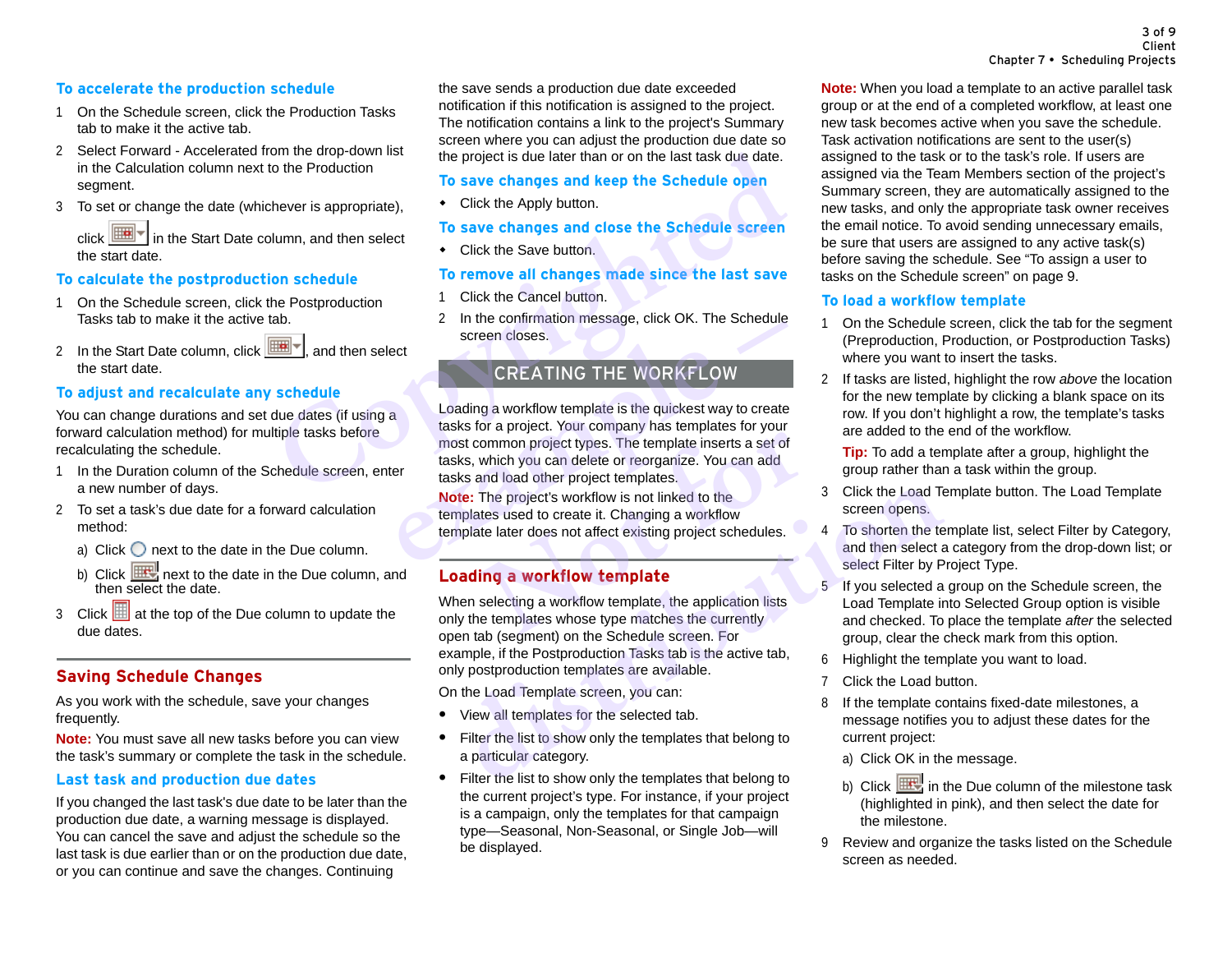# **About tasks**

You can only add tasks by selecting a task template that defines the basic information about the task, such as the assigned role, duration, document types, and statuses. You can change the information from the template, except for the document types and statuses.

**Note:** Changing the document types and statuses in a task template affects all noncompleted tasks based on the template. Any other changes to a task template do not affect existing tasks.

#### **Task Owners**

The recommended approach for assigning users to tasks is to assign the task templates to appropriate roles. When a task template is added to a project, the user assigned to the role in the Team Members section of the project's Summary screen is automatically assigned to the role's tasks in the workflow. If the role is reassigned in the Team Members section, the tasks are reassigned appropriately in the workflow.

If needed, you can assign tasks to users when adding a new task or on the Schedule screen. Reassigning the corresponding role in the Team Members section, however, overwrites the assignment made at the task level.

See ["Assigning a user to a task" on page 8](#page-12-0) and *Managing Campaigns, Media Types, & Jobs*.

#### **Document types**

The document types control whether the user can upload or view files in this task. If the template specifies that a document type is required, the task cannot be completed until the user uploads a file of the required type. All task types, except Auto-Complete, Approval, and Milestone, enforce this requirement. If a document type is required for an Approval task, the user must add a markup note before completing the task.

The administrator can update a task template at any time to allow or require document types for noncompleted tasks in existing workflows.

## **Task Type**

The task type controls the behavior of the application when a task becomes active or is completed.

|                                                                                                                                                                                                                                              | <b>Type</b>         | <b>Description</b>                                                                                                                                                                                                                                                                                                                                                                               | <b>Type</b>                                                                                                                                                                                                                                                                                                                                                       | <b>Desc</b>                                                                                      |  |
|----------------------------------------------------------------------------------------------------------------------------------------------------------------------------------------------------------------------------------------------|---------------------|--------------------------------------------------------------------------------------------------------------------------------------------------------------------------------------------------------------------------------------------------------------------------------------------------------------------------------------------------------------------------------------------------|-------------------------------------------------------------------------------------------------------------------------------------------------------------------------------------------------------------------------------------------------------------------------------------------------------------------------------------------------------------------|--------------------------------------------------------------------------------------------------|--|
| g a task template that<br>: the task, such as the<br>types, and statuses.<br>m the template, except<br>۱S.<br>es and statuses in a<br>ted tasks based on<br>a task template do not                                                           | Approval            | When the task is in an approval group,<br>a failed status can insert another<br>iteration of the group's tasks, another<br>template of tasks, or no additional<br>tasks. An approved status can also<br>insert another template of tasks. See<br>"Creating an approval group" on<br>page 6.<br>If the task requires a document type,<br>the user must add a markup note to<br>complete the task. | <b>Project Sleep</b><br>Schedule                                                                                                                                                                                                                                                                                                                                  | Place<br>task's<br>status<br>not a<br>searc<br>on th<br>owne<br>Insert<br>numb<br>user<br>This t |  |
| signing users to tasks<br>propriate roles. When<br>t, the user assigned to<br>ion of the project's<br>ssigned to the role's<br>eassigned in the Team<br>ssigned appropriately<br>users when adding a<br>n. Reassigning the<br>mbers section, | Archive<br>Assets   | Transfers the selected files and data from<br>the project to the Content Management<br>database.                                                                                                                                                                                                                                                                                                 | scheo<br><b>Important Dates</b><br>A project's Summary<br>section that lists the<br>important for the pro<br>dates or milestones<br>exposing the detaile<br>You can specify any<br>in the task template<br>workflow. When a pr<br>important date task,<br><b>Important Dates sec</b><br>status. When the tas<br>appears in this secti-<br><b>Estimated Task C</b> |                                                                                                  |  |
|                                                                                                                                                                                                                                              | <b>Assessment</b>   | Provides a link from the task to an<br>assessment questionnaire, which the user<br>must fill in before completing the task.                                                                                                                                                                                                                                                                      |                                                                                                                                                                                                                                                                                                                                                                   |                                                                                                  |  |
|                                                                                                                                                                                                                                              | <b>Assign Team</b>  | Inserts a Team Members section in the<br>Task Summary screen to allow the task<br>owner to assign users to the current<br>project.                                                                                                                                                                                                                                                               |                                                                                                                                                                                                                                                                                                                                                                   |                                                                                                  |  |
| nt made at the task<br>page 8 and Managing                                                                                                                                                                                                   | Auto-<br>Complete   | Creates a placeholder task to fill time<br>within a schedule. Completes<br>automatically when its duration expires.<br>Does not enforce a required document<br>upload.                                                                                                                                                                                                                           |                                                                                                                                                                                                                                                                                                                                                                   |                                                                                                  |  |
| er the user can upload<br>late specifies that a<br>cannot be completed<br>equired type. All task<br>oval, and Milestone,                                                                                                                     | Basic and<br>Design | Provides the basis of all other task types;<br>can allow or require files to be uploaded.<br>Use either type when no additional task<br>features are needed.                                                                                                                                                                                                                                     | You can calculate th<br>Per Hour Role -<br>role assigned to                                                                                                                                                                                                                                                                                                       |                                                                                                  |  |
|                                                                                                                                                                                                                                              | Email               | Provides features to set up and send an<br>email message when the task completes.                                                                                                                                                                                                                                                                                                                | Per Hour - Uses<br>template or the ta                                                                                                                                                                                                                                                                                                                             |                                                                                                  |  |
| nent type is required<br>add a markup note<br>k template at any time<br>for noncompleted                                                                                                                                                     | <b>Milestone</b>    | Signifies a time-critical event within the<br>schedule. Completes automatically when<br>the specified date is reached or when it<br>becomes active if the preceding tasks<br>complete early. Date can be based on prior                                                                                                                                                                          | Fixed Rate – Use<br>the template or the<br>The Per Hour Role r<br>and cannot be chan<br>changes in the role                                                                                                                                                                                                                                                       |                                                                                                  |  |
| of the application<br>ompleted.                                                                                                                                                                                                              |                     | tasks (dynamic) or on the calendar (fixed).<br>Fixed dates must be set when the<br>milestone is used in a project. A milestone<br>task does not enforce a required document<br>upload.                                                                                                                                                                                                           | the role is assigned<br>new tasks based on<br>Existing tasks contin<br>Note: If you change<br>took the Der Hour D                                                                                                                                                                                                                                                 |                                                                                                  |  |

| Tvpe                 | <b>Description</b>                                                                                                                                                                                                                                                                                |
|----------------------|---------------------------------------------------------------------------------------------------------------------------------------------------------------------------------------------------------------------------------------------------------------------------------------------------|
| <b>Project Sleep</b> | Places the project in sleep mode until the<br>task's duration expires. The project's<br>status is set to Sleeping, the project does<br>not appear in search results unless you<br>search for its status, and the task appears<br>on the Auto-Complete tab of the task<br>owner's My Tasks screen. |
| Schedule             | Inserts the schedule icon next to a project<br>number on the My Tasks screen to let the<br>user quickly open the Schedule screen.<br>This type allows a user to change a<br>schedule without the edit permission.                                                                                 |

#### **Important Dates**

A project's Summary screen contains an Important Dates section that lists the task names determined to be important for the project. For example, you can share key dates or milestones with a client or vendor without exposing the detailed workflow.

You can specify any task as an important date task, either in the task template or when the task is added to a workflow. When a project's workflow contains an important date task, the task's label appears in the Important Dates section with its scheduled due date and status. When the task is completed, the completion date appears in this section.

## **Estimated Task Cost**

You can calculate the cost of a task using:

- **•** Per Hour Role Uses the hourly rate defined for the role assigned to the task's template.
- **•** Per Hour Uses the hourly rate assigned to the template or the task.
- **•** Fixed Rate Uses the dollar amount that you enter in the template or the task.

The Per Hour Role rate is set in the definition of the role and cannot be changed when adding a task. If the rate changes in the role definition, all task templates to which the role is assigned are updated automatically, and all new tasks based on the template will use the new rate. Existing tasks continue to use the previous rate.

**Note:** If you change the role assignment when adding a task, the Per Hour Rate does not change. It still uses the role rate assigned to the task's template.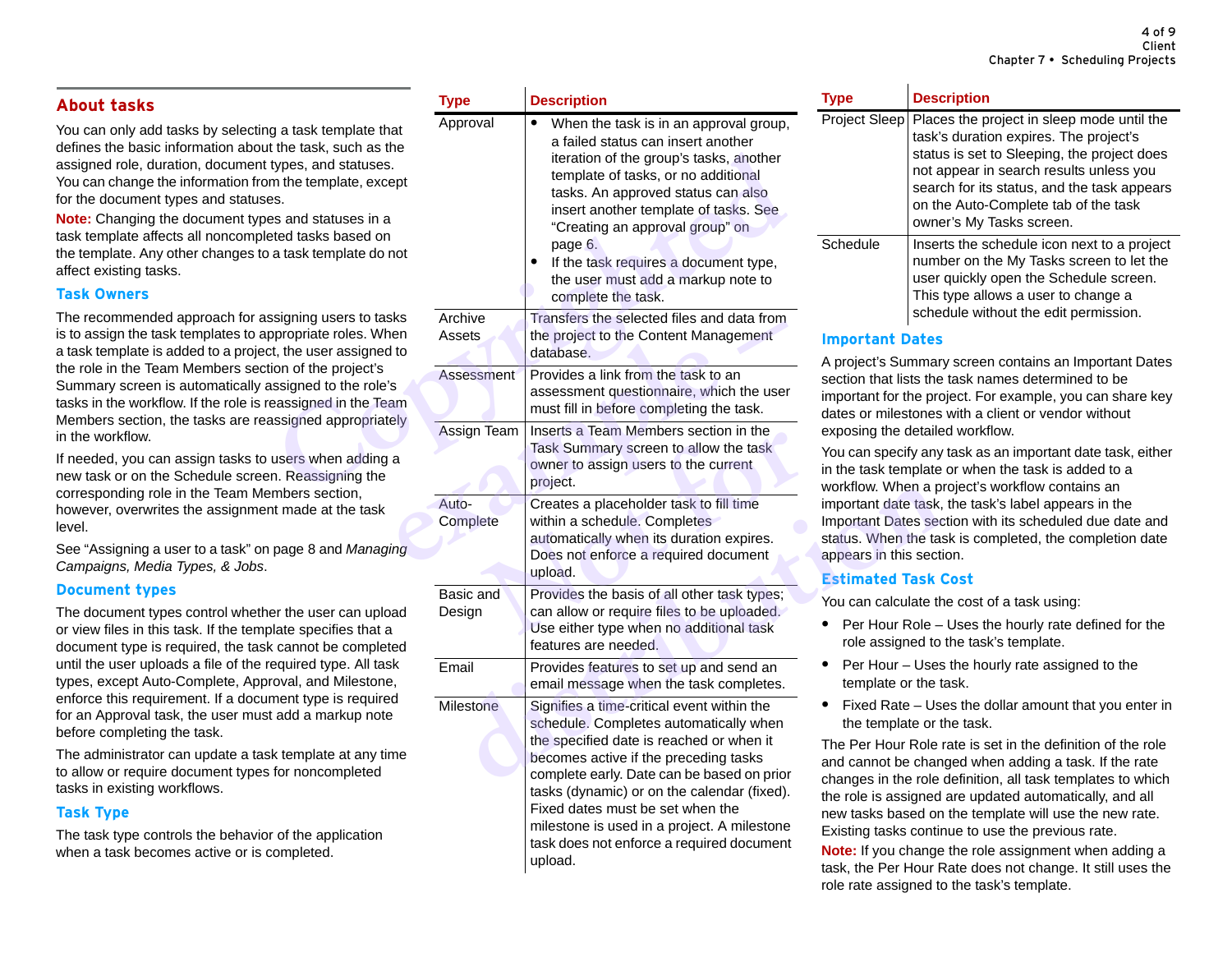## <span id="page-9-0"></span>**Organizing task templates**

You can organize the list of templates in the Task Templates window by selecting one of the following:

- **• Task Name** Default; templates are listed alphabetically.
- **• Task Type** Templates are listed hierarchically by their task type.
- **• Role** Templates are listed hierarchically by their assigned role.

# <span id="page-9-2"></span>**Adding a task to the workflow**

You can add tasks after the currently active task or to the currently active parallel group. A task added to the active parallel group becomes active when you save the schedule. To avoid sending unnecessary email notifications to other users, make sure that the new tasks are assigned to users either automatically through the Team Members section of the project's Summary screen or manually when you add the task. Solution that the state of the state of the segment<br>
Solution of the project's Summary screen, you can:<br> **Contained the state in the state is assigned to a role.**<br> **Copyrighted** a user to assign to the task:<br>
a) Next to th

#### **To add a task**

- 1 On the Schedule screen, click the tab for the segment in which you want to work.
- 2 Highlight (by clicking a blank space on its row) the task row *above* the location where you want to add the new task. If you don't highlight a row, the task is added to the end of the workflow.

**Tip:** To add a task after a group, highlight the group rather than a task within the group.

- 3 Click Create Task.
- 4 If you selected a group on the Schedule screen, the Add Task to Selected Group option is visible and checked. To add the task *after* the selected group, clear the check mark from this option.
- 5 Next to the Task Template field, click the Select button.
- 6 In the Task Templates window, select a View By option: Task Name, Task Type, or Role. (See ["Organizing task templates"](#page-9-0) above for more information.)
- 7 If you selected the Task Type or Role view, click  $\blacktriangleright$ next to the task types or roles to see the list of templates for them.
- 8 Click the name of the task template. The values from the template appear on the Create Task screen.
- 9 In the Task Name field, enter a descriptive name for the task.
- 10 If users are assigned in the Team Members section of the project's Summary screen, you can:
	- Leave the task assigned to a role.

Or

- Select a user to assign to the task:
- a) Next to the Assigned to field, click the Select button.
- b) In the Roles window, click  $\blacktriangleright$  to expand a role. company, and, if necessary, a division, until you find the user name.
- c) Click the user name to assign the task to that user and return to the Create Task screen.
- 11 On the Create Task screen, change the rest of the information as needed.
- 12 If this task is going to be billable, make sure Billable is checked. If this task *is not* billable, clear the Billable checkbox. France Company, and, if necessary, a division, until you<br>
find the user name.<br>
c) Click the user name to assign the task to that user<br>
and return to the Create Task screen.<br>
11 On the Create Task screen, change the rest of his task is going to be billable, make sure Billable is<br>ecked. If this task *is not* billable, clear the Billable<br>eckbox.<br>show this task in the Important Dates section of the<br>mmary screen:<br>Check Important Date.<br>In the Labe
	- 13 To show this task in the Important Dates section of the Summary screen:
		- a) Check Important Date.
		- b) In the Label field, enter the text that appears on the Summary screen.



- 14 If the task is a Fixed Date milestone, click  $\boxed{11}$ , and the select the date:
- 15 For non-milestone tasks, enter the number of days allotted for the task in the Duration field. If you set the duration to zero, the task is due the same day as the previous task in the schedule. It cannot be the first task in the schedule or in a task group. See "Rules for zero-duration tasks" later on this page. To show this task in the Important Dates section of the<br>
a) Check Important Date.<br>
b) In the Label field, enter the text that appears on the<br>
Summary screen.<br> **differences** the select the date:<br> **differences** the select th
- 16 Complete the other fields and notifications as needed. See "Adding email notifications to a task" on page 8.
- 17 Click the Done button. The Schedule screen appears with the new task added to the workflow.
- 18 To save your changes, click the Apply button—to save the new task(s) and remain on the Schedule screen or the Save button—to save the new task(s) and return to the previous screen.

#### **To move a task**

- 1 On the Schedule screen, highlight the task(s).
- 2 Click the Move Up button or the Move Down button.

#### **To remove a task from the project**

- 1 On the Schedule screen, highlight the task(s).
- 2 Click the Remove button.

# <span id="page-9-1"></span>**Rules for zero-duration tasks**

To schedule multiple tasks for the same day, set the duration to zero for the second and successive tasks on that day. In general, the application assigns the due date of the previous task to a zero-duration task.

The icon  $\blacktriangleleft$  appears next to a task's due date on the My Tasks screen to notify a user that other tasks are due on this same day and are dependent on this task being completed in a timely manner.

#### **Do not place:**

- **•** A zero-duration task first in the production workflow, postproduction workflow, or sequential task group.
- **•** Multiple zero-duration tasks at the start of the production workflow when calculating the schedule backwards from the production due date.
- **•** A zero-duration task in a parallel group.

# **Creating task groups**

You can group tasks. The workflow does not advance until all tasks in the group are completed.

## **Types of groups**

- **•** A **parallel group** contains tasks that are done concurrently. All tasks become active ("in progress") at the same time.
- **•** A **sequential group** contains tasks that are done in sequence, just as the main workflow. One task at a time becomes active. You can use a sequential task group inside a parallel group.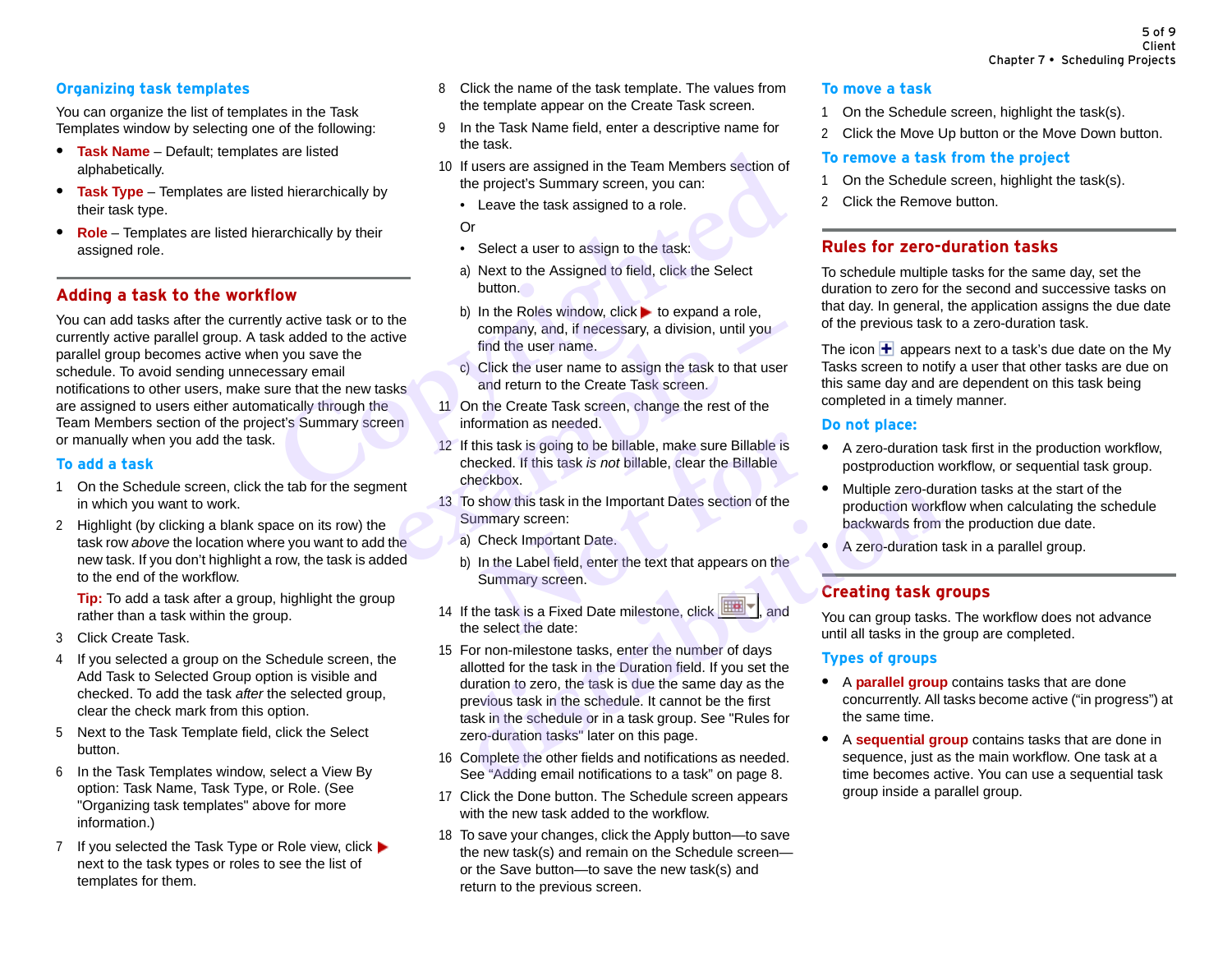**•** An **approval group** contains tasks for creating and then approving materials. The application can insert a workflow template based on a failed or approved status for the approval task(s) in the group. The group's scheduled duration is based on the predicted number of iterations to reach approval. See "Creating [an approval group"](#page-10-0) later on this page.

#### <span id="page-10-1"></span>**Creation options**

You can select tasks or groups to be grouped, insert a group within an existing group, or create an empty group.

If you select tasks or a group name on the Schedule screen, the Create Task Group screen provides options for handling the selected task(s) or group:

- **• Create Group from Selected Tasks and Groups** includes the selections in the new group.
- **• Add New Group to Selected Group** inserts the group within the selected task's group or the selected group.
- **•** Clearing the check marks from both options creates an empty group outside the selected group.

#### **To group tasks**

- 1 If needed, highlight the tasks or groups to be grouped.
- 2 Click the Create Group button.
- 3 On the Create Task Group screen, enter a name for the group.
- 4 Check the type of group: Parallel or Sequential, or see ["Creating an approval group"](#page-10-0) later on this page.
- 5 Check one or none of the Creation Options. [See](#page-10-1)  ["Creation options" on this page.](#page-10-1)
- 6 Click the Done button. The group name appears in the schedule.
- 7 On the Schedule screen, click the Apply button or the Save button to save the group.

#### **To view the tasks in the group**

The arrow next to a group name indicates the type of group:

| <b>Tule group.</b> The<br>ased on the predicted   |              | Parallel group                                                                          |
|---------------------------------------------------|--------------|-----------------------------------------------------------------------------------------|
| pproval. See "Creating                            |              | Sequential group                                                                        |
| page.                                             |              | Approval group                                                                          |
| e grouped, insert a                               |              | Click the arrow to display the list of tasks in the group                               |
| reate an empty group.                             |              | Click the arrow again to hide the group's tasks.                                        |
| on the Schedule<br>een provides options           |              | Click in the Task Name column heading to expand<br>or collapse all groups.              |
| group:                                            |              | To add new tasks to a group                                                             |
| <b>Tasks and Groups</b><br>ew group.              | 1            | Highlight the group or a task within the group by<br>clicking a blank space on its row. |
| <b>Group</b> inserts the<br>group or the selected | $\mathbf{2}$ | Click Create Task. Follow the steps in "Adding a task<br>to the workflow" on page 5.    |
| both options creates                              | 3            | If you selected the group name, check the Add Task to<br>Selected Group option.         |
| ected group.                                      |              | To move a task into a group                                                             |
|                                                   |              | Click the arrow next to the group name to expand the                                    |
|                                                   |              |                                                                                         |

- Click the arrow to display the list of tasks in the group.
- Click the arrow again to hide the group's tasks.
- Click in the Task Name column heading to expand or collapse all groups.

#### **To add new tasks to a group**

- 1 Highlight the group or a task within the group by clicking a blank space on its row.
- 2 Click Create Task. Follow the steps in "Adding a task to the workflow" on page 5.
- 3 If you selected the group name, check the Add Task to Selected Group option.

#### **To move a task into a group**

- 1 Click the arrow next to the group name to expand the group's task list. 1 Highlight the group or a task within the group by<br>
2 Click Create Task. Follow the steps in "Adding a task<br>
to the workflow" on page 5.<br>
3 If you selected the group name, check the Add Task to<br>
Selected Group option.<br> **T** 
	- 2 Highlight the task(s) to be moved to the group.
	- 3 Click the Move Up button or the Move Down button until the selected tasks appear indented beneath the group name. ected Group option.<br> **Note a task into a group**<br>
	Let the arrow next to the group name to expand the<br>
	up's task list.<br>
	In light the task(s) to be moved to the group.<br>
	Let the Move Up button or the Move Down button<br>
	if the s

#### **To move a task out of a group**

- 1 Click the arrow next to the group name to expand the group's task list.
- 2 Highlight the task(s) in the group.
- 3 Click the Move Up button or the Move Down button until the tasks are no longer indented beneath the group.

#### **To remove a group**

Removing a group that contains tasks deletes both the tasks and the group. To retain the tasks when removing a group, first move the tasks from the group.

- 1 Highlight the group by clicking a blank space on its row.
- 2 Click the Remove button.
- 3 In the confirmation message, click OK.

# <span id="page-10-0"></span>**Creating an approval group**

An approval group contains tasks for creating and approving materials. It allows additional tasks to be inserted into the workflow upon the approval or failure of the approval task(s) within the group. For example, failing an approval task can insert tasks for revising and reapproving the materials.

The scheduled duration of the group is based on the predicted number of iterations to reach approval. You can send notifications to selected users if the group fails, succeeds, or exceeds the expected number of iterations.

#### <span id="page-10-2"></span>**Failed actions**

When a user marks an approval task in the group with a failed status (such as Concept Failed or Art Changes Required), the application can take one of three actions:

- **• No Failed Action** No additional tasks are inserted, and the workflow after the group continues as usual.
- **• Duplicate Group** The application reinserts all tasks in the approval group.
- **• Load Template** The application inserts a new template of tasks as the second and successive iterations of the approval group. For example, the task to revise the materials may have a much shorter duration than the task to create them. If the new template contains an approval group, you should clear the option "Load in Current Group" to place the new group outside the failed approval group; otherwise, the schedule may contain a cascade of approval groups. Click the arrow next to the group hame to expand the<br>
distribution of the asks<br>
distribution of the actordation of the Move Up button or the Move Down button<br>
until the selected tasks appear indented beneath the<br>
group nam

## **Approved action**

The application can also insert a new template of tasks when all the approval tasks in the group are approved. For example, if the approval task is a decision to continue or stop the project, you can select the No Failed Action and a template for the Approved Action. Failing the approval task means stopping the project, and the application would advance to the usual tasks at the end of the project; approving the task means continuing the project, and the application inserts the tasks for producing the project.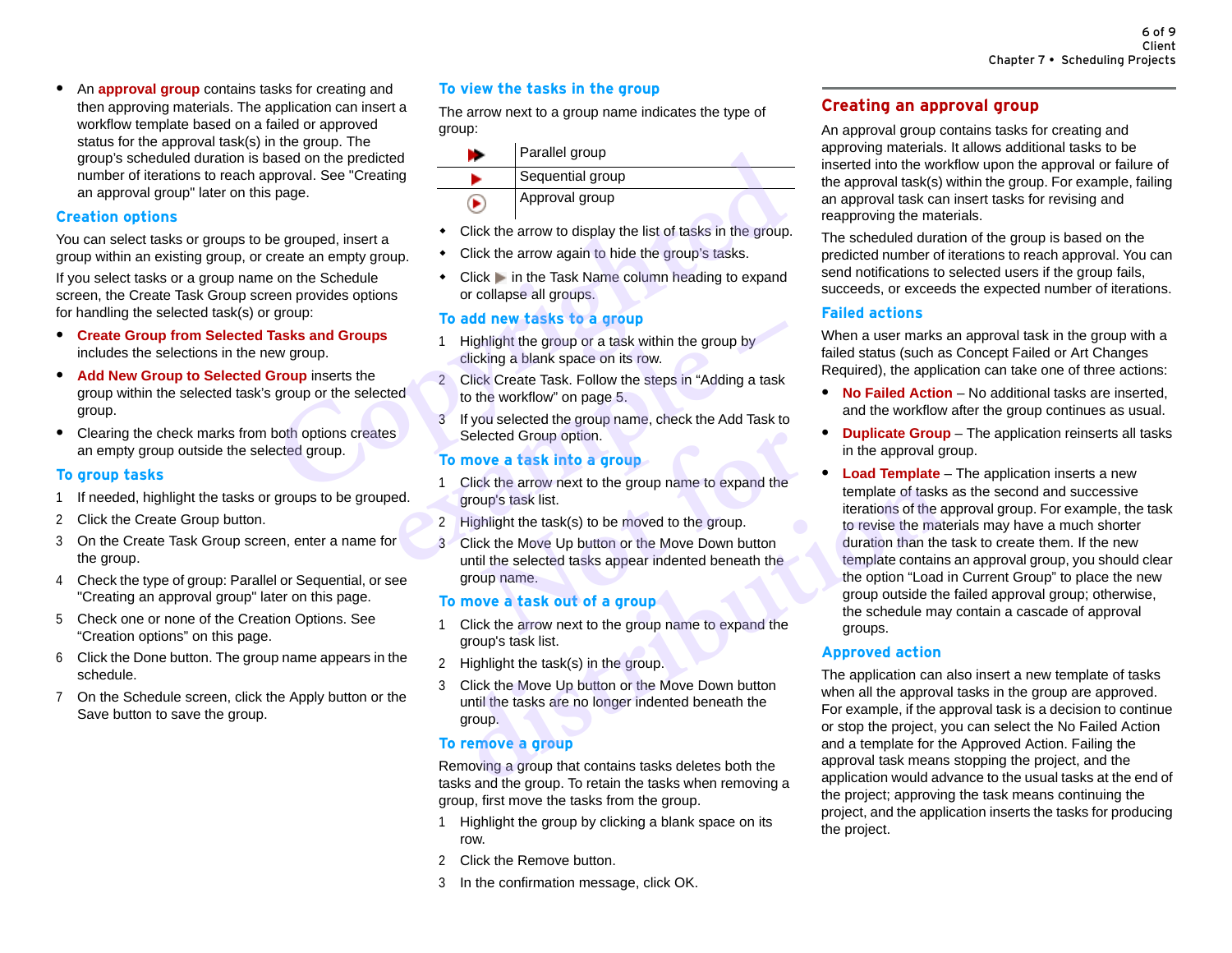## **To create an approval group**

- 1 If needed, highlight the tasks you want to group.
- 2 Click the Create Group button.
- 3 On the Create Task Group screen, enter a name for the group.
- 4 Next to Group Type, check Approval.
- 5 If you selected tasks or a group on the Schedule screen, check or clear the creation options. See ["Creation options" on page 6](#page-10-1).
- 6 Select a failed action. See "Failed actions" on page 6 on this page for a description of the options.
- 7 If you selected the Load Template failed action:
	- a) From the Load Template drop-down list, select the workflow template.
	- b) Clear the Load in Current Group option if the new template contains an approval group.

#### Or

Leave this option checked to place the template's tasks and groups as the second iteration of the failed group.

- 8 To insert new tasks when the approval tasks are approved, select a workflow template from the Approved Action drop-down list.
- 9 If the failed action is either Duplicate Group or Load Template, enter your expected number of review/ revise cycles in the Predicted Iterations field. This number is for scheduling and notification purposes.
- 10 Set up notifications as needed:
	- • ["To load an approval group notification template"](#page-11-0)  on this page.
	- • ["To manually add approval group notifications"](#page-11-1) on this page.
- 11 Click the Done button to create the group and return to the Schedule screen.
- 12 Click the Apply button to save your group and remain on the Schedule screen.

#### Or

Click the Save button to save your group and return to the previous screen.

#### <span id="page-11-0"></span>**To load an approval group notification template**

You can load a predefined set of notifications.

- 1 On the Create Task Group screen, click the Load Template button on the Notifications header.
- 2 On the Load Notification Template screen, highlight the template to load by clicking a blank space on its row. en, enter a name for<br>
2 On the Load Notification Template screen, highlight<br>
roval.<br>
the template to load by clicking a blank space on its<br>
on the Schedule<br>
conventions. See<br>
3 Click the Load button. The notifications from
	- 3 Click the Load button. The notifications from the template are listed on the Create Task Group screen.
	- 4 Click the Done button to return to the Schedule screen.
	- 5 Click the Apply button to save the new notification(s) and remain on the Schedule screen.

Or

Click the Save button to save the new notification(s) and return to the previous screen.

#### <span id="page-11-1"></span>**To manually add approval group notifications**

- 1 On the Create Task Group screen, click the Add button on the Notifications header. The Add Notification screen opens. **example 10**<br> **example 10**<br> **example 10**<br> **example 10**<br> **example 10**<br> **example 10**<br> **example 10**<br> **example 10**<br> **example 10**<br> **example 10**<br> **example 10**<br> **example 10**<br> **example 10**<br> **example 10**<br> **example 10**<br> **example 10** 
	- 2 From the Notification Type drop-down list, select the type of notification to be sent.
	- 3 Next to Who to Notify, select the type of user to receive the message (required):
- To select a user assigned to the project, select Current Team Member, and then select the user's role from the drop-down list. the Create Task Group screen, click the Add<br>ton on the Notifications header. The Add<br>tification screen opens.<br>m the Notification Type drop-down list, select the<br>e of notification to be sent.<br>xt to Who to Notify, select the
- <span id="page-11-3"></span><span id="page-11-2"></span>• To select a user outside the team, select Select User/Role, and then click the Select button. In the Roles window, select a role or click  $\blacktriangleright$  to expand a role, company, and, if necessary, a division, until you find the user name. Click the name of a role or user. If you select a role, all users with the selected role will receive the email. From the Notification Type drop-down list, select the<br>
type of notification to be sent.<br>
Next to Who to Notify, select the type of user to<br>
receive the message (required):<br>
• To select a user assigned to the project, selec
	- To select a predefined group of users and nonusers, check Select a Distribution List, and then click the Select button. In the Distribution List window, click a list name.
	- 4 Click the Add button. The notification appears in the Defined Notifications list.
	- 5 Repeat steps [2](#page-11-2) through [4](#page-11-3) for additional notifications.
- 6 To remove a notification:
	- a) Highlight the notification in the Defined Notifications list by clicking a blank space on its row.
	- b) Click the Remove button on the Defined Notifications header.
- 7 Click the Done button to return to the Create Task Group screen.
- 8 Click the Done button to return to the Schedule screen.
- 9 Click the Apply button to save the new notification(s) and remain on the Schedule screen.

Or

Click the Save button to save the new notification(s) and return to the previous screen.

# REFINING TASK DEFINITIONS

After you add a task and save the changes to the schedule, you can change most of the information for a non-completed task. The available statuses and document types must be changed in the task's original template.

**Note:** You cannot change a task without first saving the schedule.

# **Adjusting task data**

- 1 On the Schedule screen, click the name of the task.
- 2 On the Task Summary screen, click each header to display the fields, or click the Show All button.
- 3 Change the information as needed.
- 4 Click the Done button to return to the Schedule screen.
- 5 Click the Apply button to save the new task(s) and remain on the Schedule screen.

Or

Click the Save button to save the new task(s) and return to the previous screen.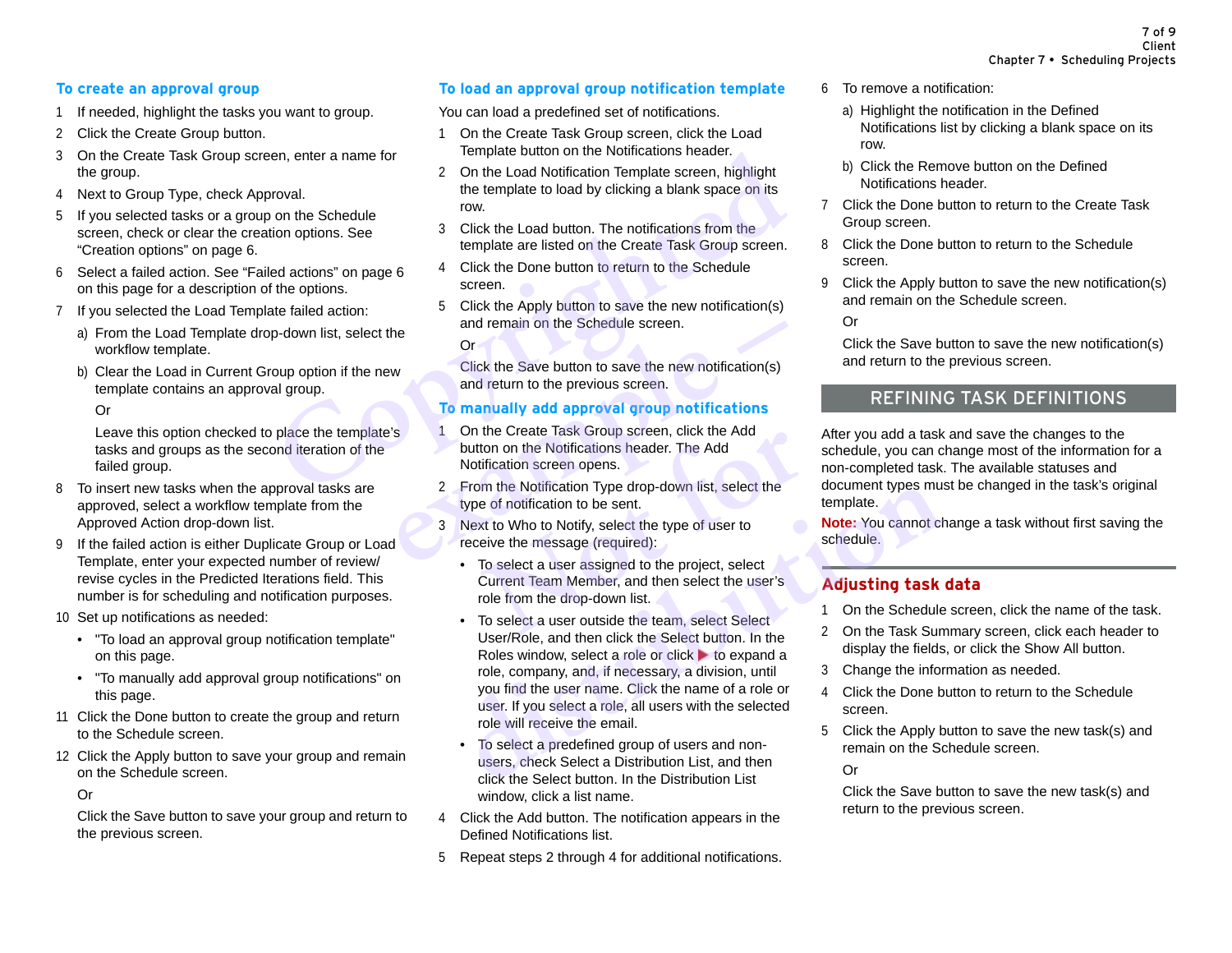# <span id="page-12-1"></span>**Adding email notifications to a task**

A notification sends an email message at a specified task event:

- **•** The task is now active.
- **•** The task is late.
- **•** The milestone is met.
- **•** The milestone is late.
- **•** The task owner changes.
- **•** The archive asset task has an error.

For missed milestone and late task messages, you can set when the first message is sent and the frequency for sending reminder messages. For example, you might want to remind the task owner about a late task everyday, but notify the project manager only after a week. These emails are combined into one message per person per day.

To send the notification to more than one user or role, create multiple notifications or use a distribution list.

#### **To load a notification template**

You can load a predefined set of notifications.

- 1 On the Task Summary screen, click the Load Template button on the Notifications header.
- 2 On the Load Notification Template screen, highlight the template to load by clicking a blank space on its row.
- 3 Click the Load button. The notifications from the template are listed on the Task Summary screen.
- 4 Click the Done button to return to the Schedule screen.
- 5 Click the Apply button to save the new notification(s) and remain on the Schedule screen.
	- Or

Click the Save button to save the new notification(s) and return to the previous screen.

#### **To add a notification manually**

- 1 On the Schedule screen, click the task name.
- 2 On the Task Summary screen, click the Notifications header to view existing notifications.
- 3 Click the Add button on the Notifications header. The Add Notification screen opens.
- <span id="page-12-2"></span>4 From the Notification Type drop-down list, select the type of notification to be sent.
- 5 Next to Who to Notify, select the type of user to receive the message (required):
	- To select the user assigned to the task, select Current Task Owner.
	- To select a user assigned to the project, select Current Team Member, and then select the user's role from the drop-down list.
- To select a user outside the team, select Select User/Role, and then click the Select button. In the Roles window, select a role or click  $\blacktriangleright$  to expand a role, company, and, if necessary, a division, until you find the user name. Click the name of a role or user. If you select a role, all users with the selected role will receive the email. For the sealed to Who to Notify, select the type of user to<br>
For the type of user to<br>
For select the user assigned to the task, select<br>
Current Task Owner.<br>
To select a user assigned to the project, select<br>
Current Teak Ow France Controllers window, select a role or click **b** to expand a<br>role, company, and, if necessary, a division, until<br>you find the user name. Click the name of a role or<br>user. If you select a role, all users with the selec
	- To select a predefined group of users and nonusers, check Select a Distribution List, and then click the Select button. In the Distribution List window, click a list name.
	- 6 If you selected the Late Task or Missed Milestone type, enter the Frequency for sending repeat notifications and the Start Delay (the number of days after the task's due date). users, check Select a Distribution List, and then<br>click the Select button. In the Distribution List<br>window, click a list name.<br>ou selected the Late Task or Missed Milestone<br>e, enter the Frequency for sending repeat<br>ificati If you selected the Late Task or Missed Milestone<br>
	type, enter the Frequency for sending repeat<br>
	notifications and the Start Delay (the number of days<br>
	after the task's due date).<br>
	Click the Add button. The notification ap
	- 7 Click the Add button. The notification appears in the Defined Notifications list.
	- 8 Repeat steps 4 through 7 for additional notifications.
	- 9 To remove a notification:
		- a) Highlight the notification in the Defined Notifications list by clicking a blank space on its row.
		- b) Click the Remove button on the Defined Notifications header.
	- 10 Click the Done button to return to the Task Summary screen.
	- 11 Click the Done button to return to the Schedule screen.

12 Click the Apply button to save the new notification(s) and remain on the Schedule screen.

Or

Click the Save button to save the new notification(s) and return to the previous screen.

#### **To change a notification**

- 1 On the Schedule screen, click the task name.
- 2 On the Task Summary screen, click the Notifications header to expand it.
- 3 Click the type of notification you want to change.
- 4 On the Edit Notification screen, make your changes.
- 5 Click the Done button.

#### **To remove a notification**

- 1 On the Schedule screen, click the task name.
- 2 On the Task Summary screen, click the Notifications header.
- 3 Highlight the notification you want to delete by clicking a blank space on its row.
- 4 Click the Remove button.
- 5 Click the Done button.

# <span id="page-12-0"></span>**Assigning a user to a task**

<span id="page-12-3"></span>The recommended method for assigning users is through the Team Members section of a project's Summary screen. The Assign Team task type also populates the Team Members section. See *Managing Campaigns, Media Types, & Jobs*.

When users are assigned in the Team Member section, they are automatically assigned to their tasks when you add a task or load a workflow template.

You can assign a user to selected tasks on the Schedule screen. However, if a change is later made to the corresponding role in the Team Members section, your changes on the Schedule screen will be overwritten.

If the task is assigned to a role, the user will be assigned to all other tasks in the project that are assigned to the same role. If the task is assigned to another user, the new user will be assigned to only this task.